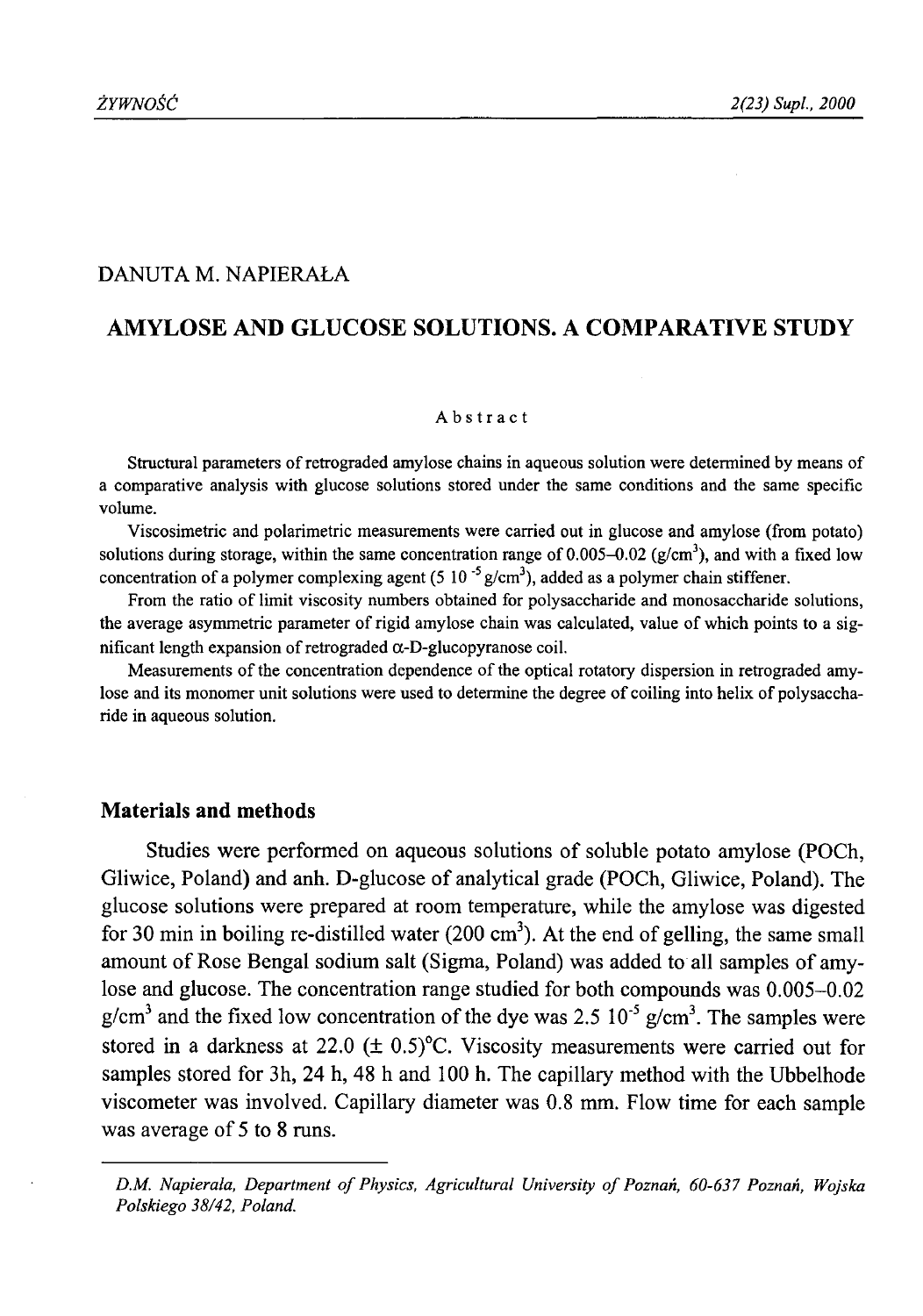Optical rotatory dispersion (ORD) of the amylose and glucose solutions was measured at three wavelengths of 366 nm, 406 nm and 436 nm, respectively with a Polamat-A polarimeter (K. Zeiss, Jena, Germany) equipped with a 2 dm cell. Temperature was maintained constant.

## **Results and discussion**

#### *Viscosity measurements*

Prolonged storage of amylose solutions resulted in significant structural and molecular changes in the system. The concentration dependence of the specific viscosity of amylose solution after 3 h, 24 h, two, and four days of ageing presented in Figure 1 relates to studies at low polymer concentration range, i. e. below 2%.



Fig. 1. The specific viscosity of a potato amylose solution in the presence of Rose Bengal (0.025 mM) as a function of polymer concentration after 3 h  $(\square)$ , 24 h  $(\triangle)$ , 48 h  $(\triangle)$  and 100 h  $(\lozenge)$  of storage at a constant temperature of 22°C.

In the first approximation the  $[\eta/\eta_w - 1] = f(c)$  function for all samples is linear (Fig.l). Admixture of a small amount of Rose Bengal caused minor changes in the limit value of viscosity in comparison to pure water. The dye is known to complex to amylose [7] influencing in this manner the molecular motion of that polysaccharide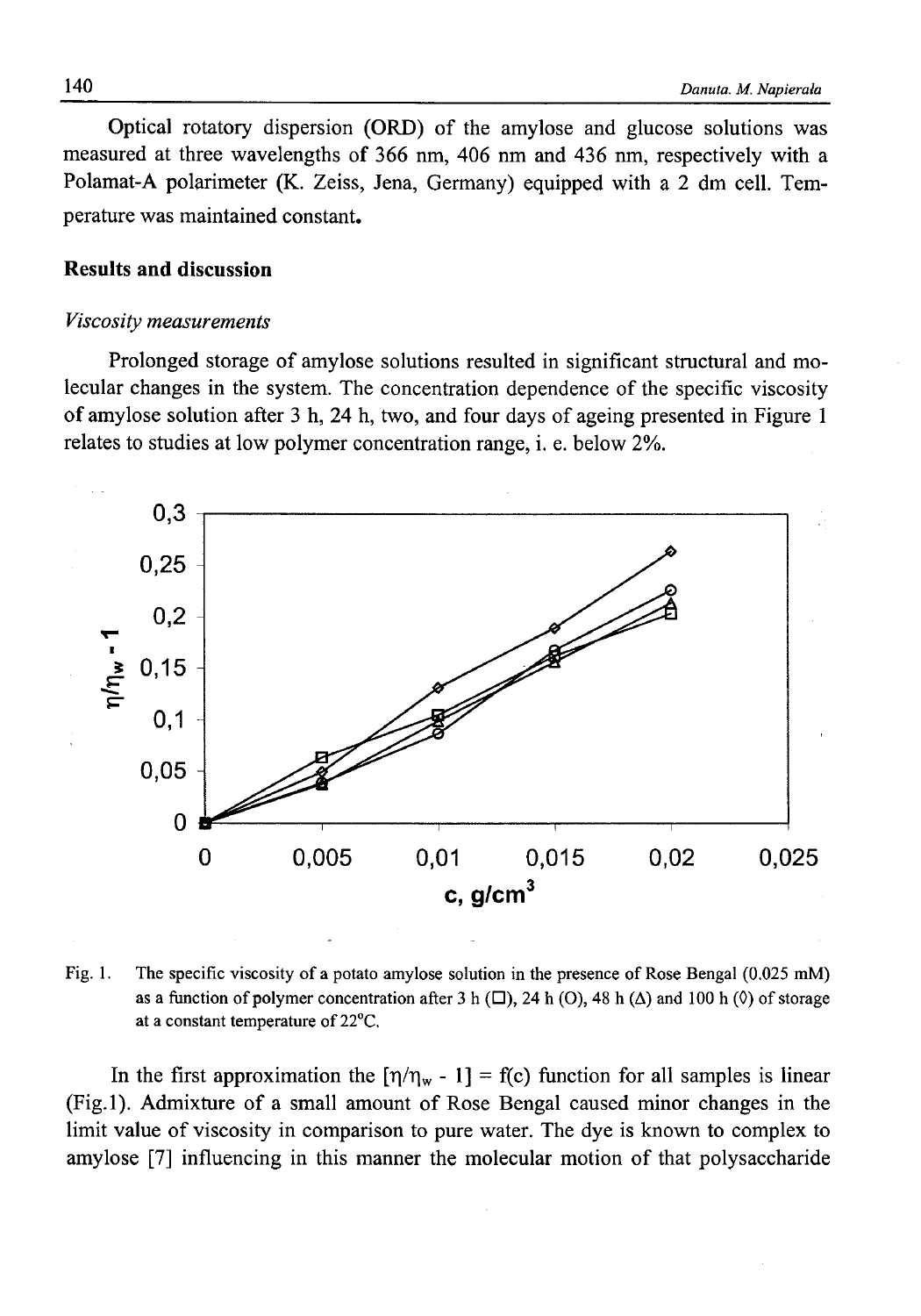chains in solution. The dynamic viscosity of water,  $\eta_w$ , is lower than that of Rose Bengal solution,  $\eta_{RB}$ , but the difference is negligible in the first approximation.

Assuming a linearity between specific viscosity and amylose concentration in the solution, the limit viscosity number  $[\eta]$  was obtained. From the definition limit viscosity number  $[\eta] = \lim_{k \to \infty} \{ [\eta/\eta_w - 1]/c \}$  when  $c \to 0$ . This number estimated for the amylose solution after 3, 24, and 48 hours of ageing is identical and reaches  $10.6 \pm 0.4$  $(g/cm<sup>3</sup>)<sup>-1</sup>$ , but it increases to 13.0 ± 0.4 on the 4-day amylose solution, where the effect of opacity in the 2% amylose concentration solution was observed.

The Flory's theory [3] of polymer solutions reveals that the limit viscosity number [n] is related to the size of the macromolecule coil, precisely to the mean square of the inertial diameter of a coil,  $\langle s^2 \rangle$ :

$$
[\eta] = \Phi \langle s^2 \rangle^{3/2} / M_p, \tag{1}
$$

where  $\Phi$  is the universal constant, independent of the macromolecule character and solution. Its value of 4.2  $10^{24}$  was calculated for the coil of a flexible polymer chain [6];  $M_p$  – molecular weight of a polymer chain.

Based on Eq. (1), the ratio of  $\langle s_r^2 \rangle / \langle s_f^2 \rangle$  was calculated for the mean square of the inertial diameter in amylose chain prior to retrogradation and in retrograded molecule. Resulting value of 1.36 indicates changes in the compactness of the random coil. Therefore, a significant increase in the inertial diameter of the amylose coil may lead to a break down in the phase continuity in the system. Independently of it, changes in the dynamics of the polymer motion in a liquid take place.

Let us compare the molecular dynamics of the amylose chain in water and its monomer unit, i.e. in glucose in solution of the same specific volume. We may consider the glucose solution as the limiting case of a non-branched  $\alpha$ -D-glucan polymer solution. Thus, all differences between these two systems resulted from the polymerisation of small glucose molecules. The concentration dependence of the specific viscosity of the amylose and glucose solutions in the presence of Rose Bengal, after 100 h of storage is shown in Figure 2.

The limit viscosity number for the glucose - Rose Bengal solution is  $[\eta] = 3.0$ . Taking into account this value and that obtained for the  $\alpha$ -D-glucopyranose chain, one may estimate an asymmetric parameter p for the amylose coil based on the relation between the limit viscosity number and the asymmetric parameter p in a suspension of ellipsoidal particles [1]:

$$
[\eta] = v^2 \cdot 2.5 \left\{ 1 + \frac{0.4075}{2.5} \left( p - 1 \right)^{1.508} \right\} \tag{2}
$$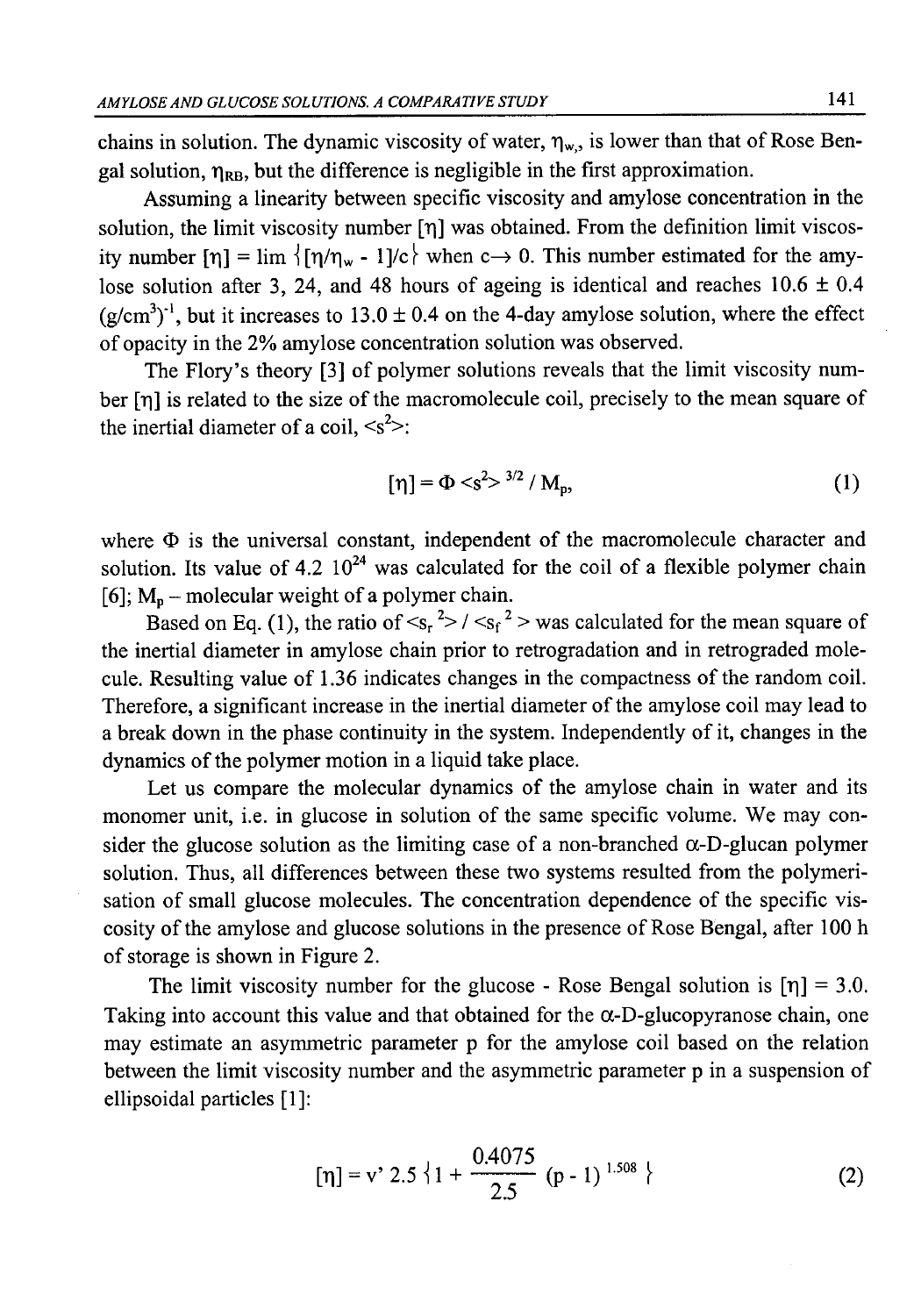where  $v'$  – is the partial specific volume of the particle,  $p - is$  the asymmetric parameter of the ellipsoidal particle, the ratio of its semi-axes.

In our case, the specific volume of amylose, v' $_{AM}$  and of glucose, v' $_{GLU}$  in solution is the same, so we obtained value p for the fresh amylose chain  $p = 7.2$ , and for retrograded amylose  $p = 8.4$ .

An increase in the asymmetric parameter of the amylose coil in solution stored for a long time speaks in favour of a tendency of the polymer chain to expansion by decoiling. Amylose chains in aqueous solutions stray from the ideal spherical shape. Due to complexation of dye to polymer, conformation of the amylose chain is affected. Effect of Rose Bengal on the viscosity of 2% amylose and glucose solutions is shown in Figure 2.



Fig. 2. Comparison of the concentration dependencies of relative viscosity of amylose (0) and glucose (O) solution, stored for 100 h at the same conditions.  $(\bullet)$  and  $(\bullet)$  - amylose and glucose solution without Rose Bengal, respectively.

### *Optical rotation measurements*

The concentration dependence of the optical rotatory dispersion in glucose solutions, the monomer unit of the  $\alpha$ -D-glucopyranose chain, and in amylose solutions of the same concentrations was measured during storage. The results of these measurements are presented in Table 1 and Figure 3.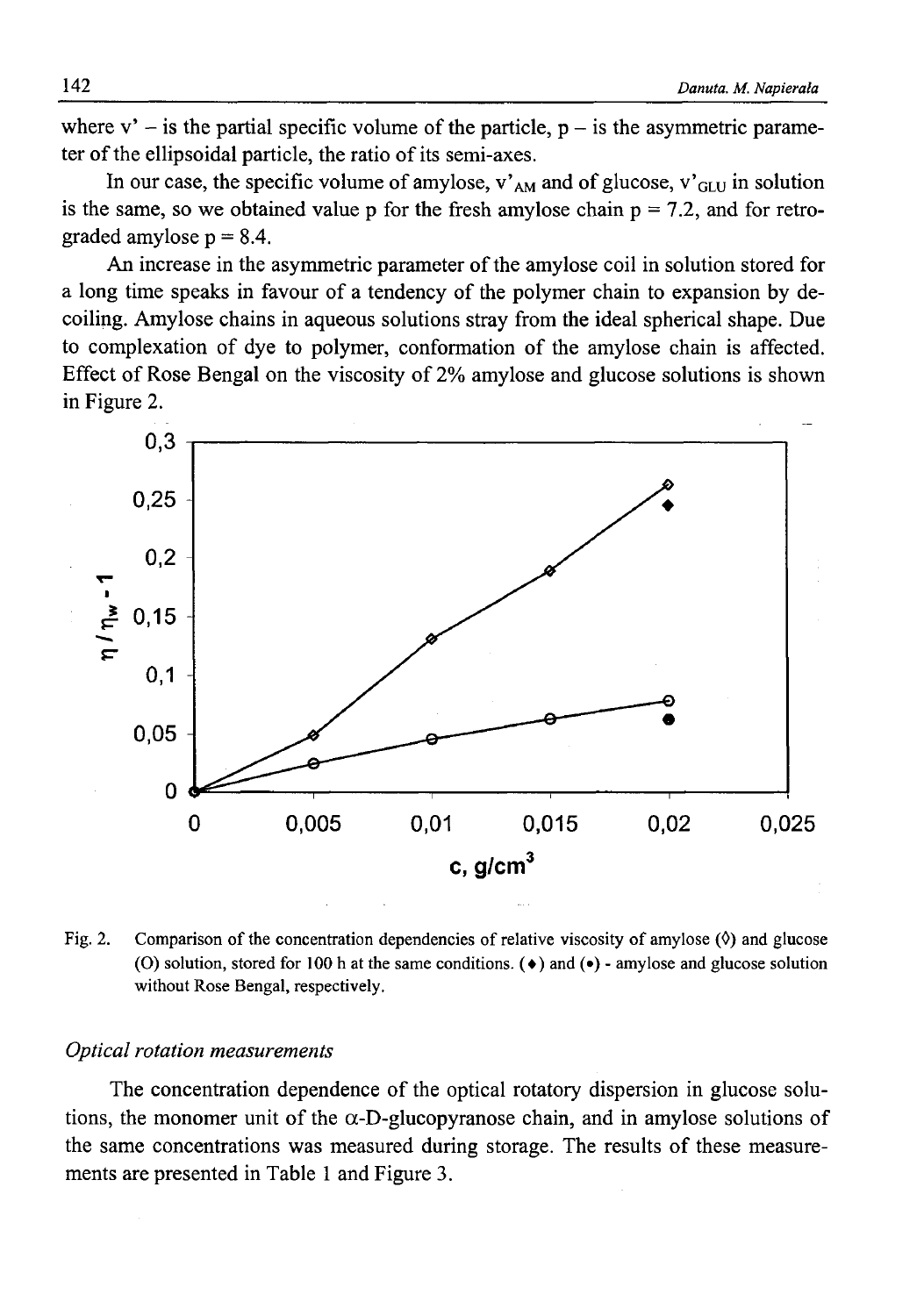

Fig. 3. Optical rotatory dispersion at two wavelengths of  $\lambda_1 = 366$  nm and  $\lambda_2 = 436$  nm, versus glucose (O, [366 nm],  $\Diamond$  [436 nm]) and amylose ( $\Box$ , [366 nm],  $\triangle$  [436 nm]) concentration.

Table 1

Optical rotatory (OR) dispersion vs concentration in glucose and amylose aqueous solution, measured at two wavelengths,  $\lambda_1 = 366$  nm and  $\lambda_2 = 436$  nm (after 48 h of storage).

| No sample | Concentration.<br>$g/cm^3$ , $10^{-2}$ | D-Glucose      |                   | and the company of the company of the company of the company of the company of the company of the company of the<br>$\alpha$ -D-glucopyranose |                         |
|-----------|----------------------------------------|----------------|-------------------|-----------------------------------------------------------------------------------------------------------------------------------------------|-------------------------|
|           |                                        | $[m366]$ , deg | $[m_{436}]$ , deg | $[m_{366}]$ , deg                                                                                                                             | $\rm [m_{436}],\rm deg$ |
|           |                                        | .12            | 0.83              | 4.79                                                                                                                                          | 3.27                    |
|           |                                        | 2.78           | 2.18              | 9.82                                                                                                                                          | 6.60                    |
|           |                                        | 3.63           | 2.96              | 15.55                                                                                                                                         | 10.38                   |
|           |                                        | 6.06           | 4.04              | 19.47                                                                                                                                         | 13.00                   |
| C in      | _______                                | 7.54           | ____              | 20.33<br>and the contract of the contract of the contract of the contract of the contract of the contract of the contract of                  | 13.50                   |

\* without Rose Bengal

Analysis of the data from these sources and calculated values of specific rotation, provided the degree of amylose coiling in solution during ageing. The calculations were based on the Moffitt equation [2, 8]:

$$
[m]_{\lambda} = A f(\lambda^2) + B f(\lambda^2)
$$
 (3)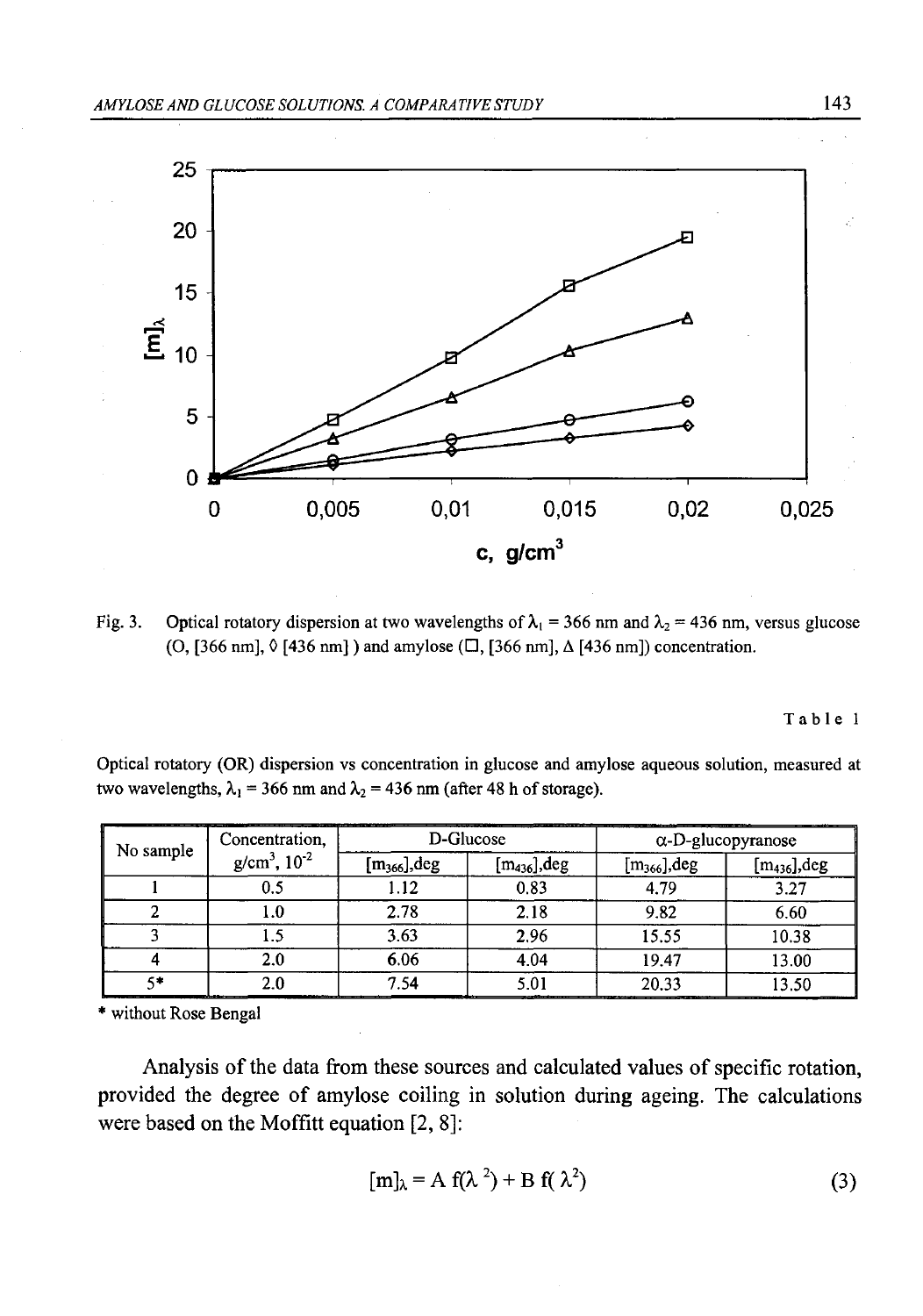where: A, B – Moffitt's coefficients and  $f(\lambda) = (\lambda_0^2 - 1)/\lambda^2$ ,  $\lambda_0$  is a wavelength at maximum absorption.

Coefficient A depends on the contributions of the chiroptical centres of monomers in macromolecule to the optical rotation. Value of B depends on the contribution of the helices of the molecule to the optical rotation, and  $\lambda_0$  is the wavelength corresponding to the maximum of the electronic transition of the molecule. Assuming for the amylose solution that  $\lambda_0 = 153$  nm [5], both parameters of the Eq.(3) could be calculated. Due to the asymmetry of a helix, the helical structure is source of a some optical activity, which overlays the activity, induced by asymmetric carbon atoms in polymer chain. Comparing the optical rotation in the amylose and glucose solutions of the same number of asymmetric carbon atoms, one may assume, that the chain coiling in the polymer solution also contributes to optical activity. The average ratio of  $[m]_k$  for the amylose and glucose solutions, calculated from optical rotatory dispersion, equals to 3.1. This value is close to the ratio of the limit viscosity number for amylose and glucose stored in aqueous solution for less than 4 days. The degree of coiling,  $\chi$ , can be obtained from Eq. (4);

$$
\chi = ([m]_{AM} - [m]_{GLU})/[m]_{AM}
$$
 (4)

where  $[m]_{AM}$  and  $[m]_{GLU}$  – are optical rotations for amylose and glucose, respectively.

The value of  $\chi = 0.68$  fit the data from the 1H-NMR method [5]. No changes in the degree of polymer coiling were observed in the amylose solution stored for 100 h.

Rose Bengal in amylose and glucose 2% solution decreased optical activity (Table 1).

The comparative analysis of behaviour of polymer and monomer in solution can be an important source of the information about structural changes and enables to determine some structural parameters of high-molecular systems.

## REFERENCES

- [1] Cvietkov V.N., Eskin W.J, Frenkel S.J.: Struktura makrocząstek w roztworach, WNT, Warszawa, (in Polish), 1968.
- [2] Elmgren H.: Biopolymers, 23, 1984, 2525.
- [3] Flory P.J.: Principles of Polymer Chemistry, Cornell University Press, Ithaca, NY, 1953.
- [4] Gessler K., Uson I., Takaha T., Krauss N., Smith S.M., Okada S., Sheldrick G.M., Saenger W.: Proc. Natl. Acad. Sci. USA, 96, 1999, 4246.
- [5] Maciejewska W., Napierała D., Hoffmann G. [in:] Properties of Water in Foods, Ed. by P.P.Lewicki, Warsaw Agric. Univ. Press, Warsaw, 1999, 7.
- [6] Morawetz H.: Fizykochemia roztworów makrocząsteczek, PWN Warszawa (in Polish), 1970.